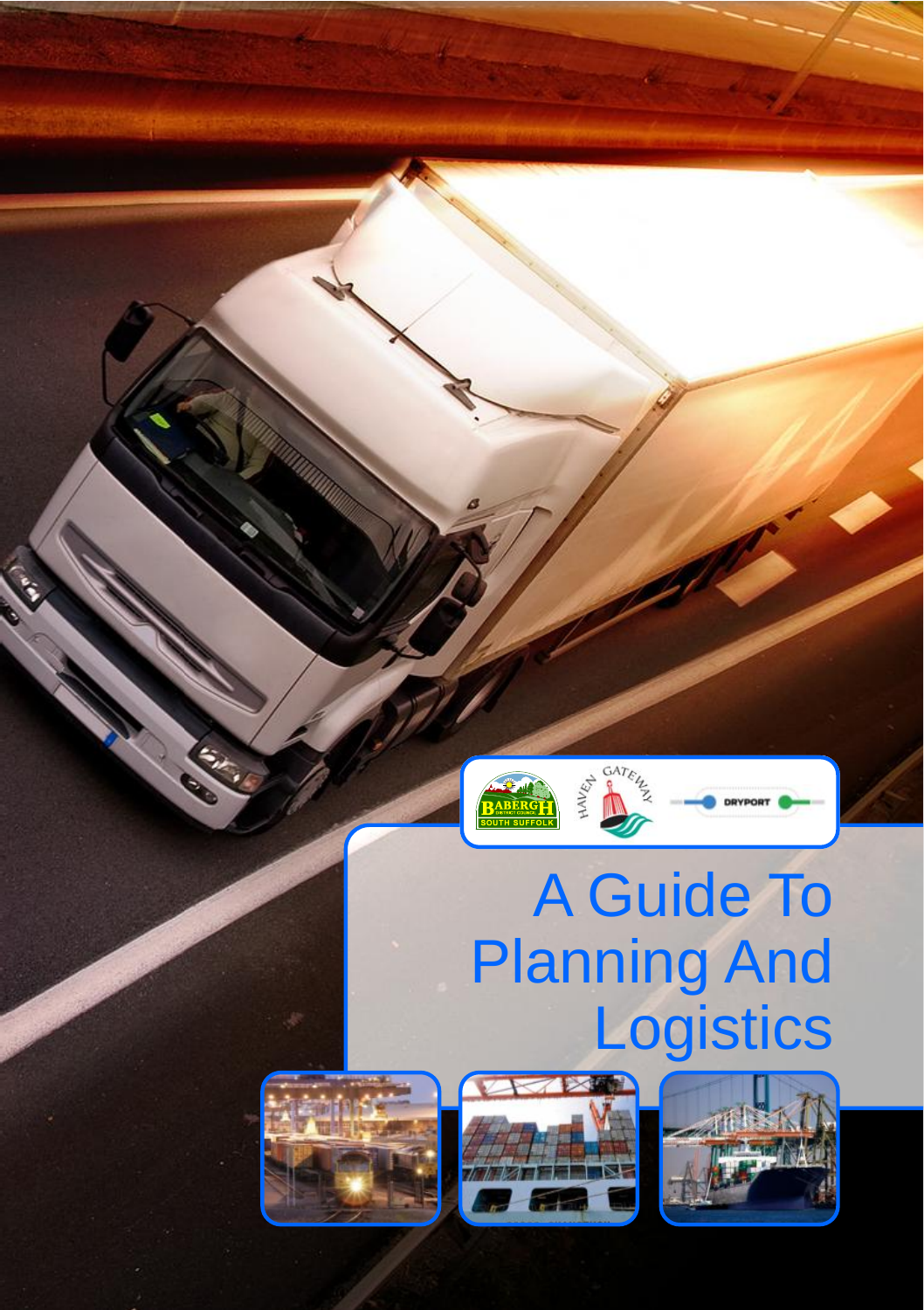

## Purpose of this guide

In operating and dealing with the planning system it is helpful if planners and logistics operators understand the needs, concerns and basic jargon of each other. Every specialist area has its own language and terminology, and this booklet has been prepared to foster the necessary mutual understanding.

The Haulage industry has undergone a rapid and profound change over the last 30 years, as it has responded to the challenges of the global economy. It has moved from an industry dominated by family run companies, and sameindustry fleets, to a specialised operation, highly organised and dedicated to reliability and on-time and just-in-time deliveries. Road haulage has become Logistics, integrated with rail, air and sea freight dealing with complex supply chains, and having a strong presence of international companies, as well as the home-grown.

The industry still has the same basic physical "hardware" needs - lorries, trains, loading/unloading facilities, premises and service facilities.

The provision of operational on-site facilities means that planning permission is required for the development of land, under the country's national planning control regime. Planning is an open system, where outcomes are influenced by all of the various inputs from applicants, councillors, officers, and members of the public.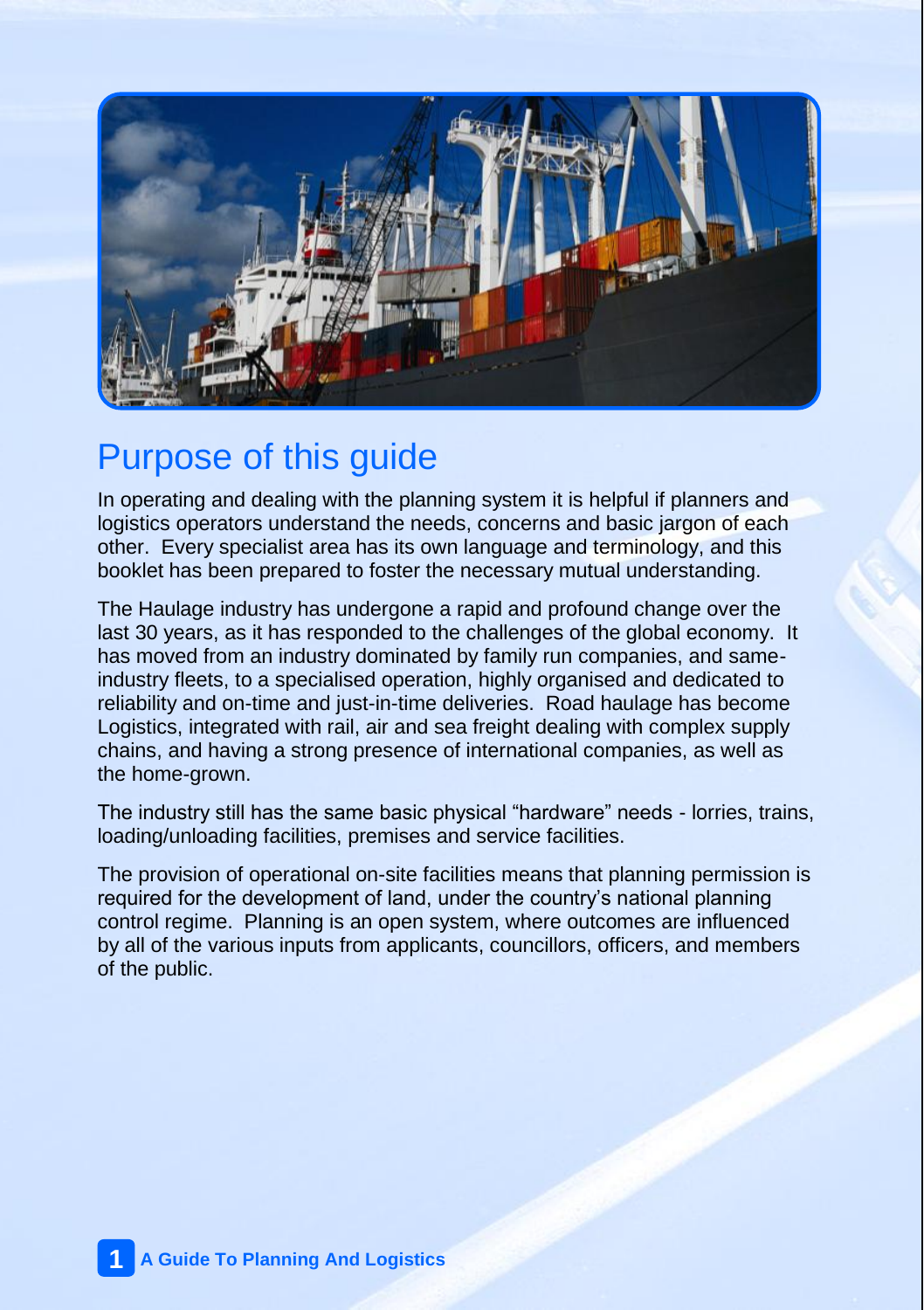# The Logistics Industry

The UK Logistics sector is important for two reasons. Firstly, it is a large sector in its own right, employing hundreds of thousands of drivers, administrators, warehousing staff etc. Secondly, it is an essential part of all businesses supply chain, providing materials to factories, supplies to hospitals, food to supermarkets and supporting utilities with fleets of both light and heavy vehicles.

In the UK there are around 450,000 Heavy Goods Vehicles (defined as over 3.5t) and more than three million vans. The driving of HGVs is tightly regulated by either EU or UK rules (depending on the type of operations) that limit drivers' hours and require set breaks during and between shifts. Those hours are recorded on tachographs and may be inspected by VOSA or the police. The penalties for driving without the required rest are significant and an operator can lose his or her licence if they knowingly allow such practices.

Distribution Networks. The UK economy is supported by an extensive network of Regional and National Distribution Centres where many single-item loads come in and many multi-item loads go out to individual customers such as supermarkets. These RDCs and NDCs are located to make best use of the

strategic road network as well as to give access to ports and rail interchange facilities. Increasingly, goods and raw materials arrive into the UK through deep sea ports instead of being sourced in the UK. The location of these facilities and the distances between them make it necessary for drivers to stop mid-journey, and therein lies the importance of suitable truck stops. These need to provide appropriate facilities and many need to be secure in order to prevent the theft of and from vehicles. Often, when critics complain about the antisocial activities of HGV drivers these are unavoidable because of a lack of other provision. The perception of truck stops as a magnet for crime is incorrect – providing good, secure facilities reduces anti-social behaviour as well as eliminating inappropriate parking in lay-bys etc.



Transport companies are required to hold an Operators Licence that specifies where vehicles are to be kept and how many a given site may accommodate. These licences need to be renewed periodically and may also be adjusted to take account of the needs of the business. Local Planning Authorities and others are able to request conditions on the Operators Licence but the final decision lies with the Traffic Commissioner. If any of the conditions are not met, then sanctions will apply.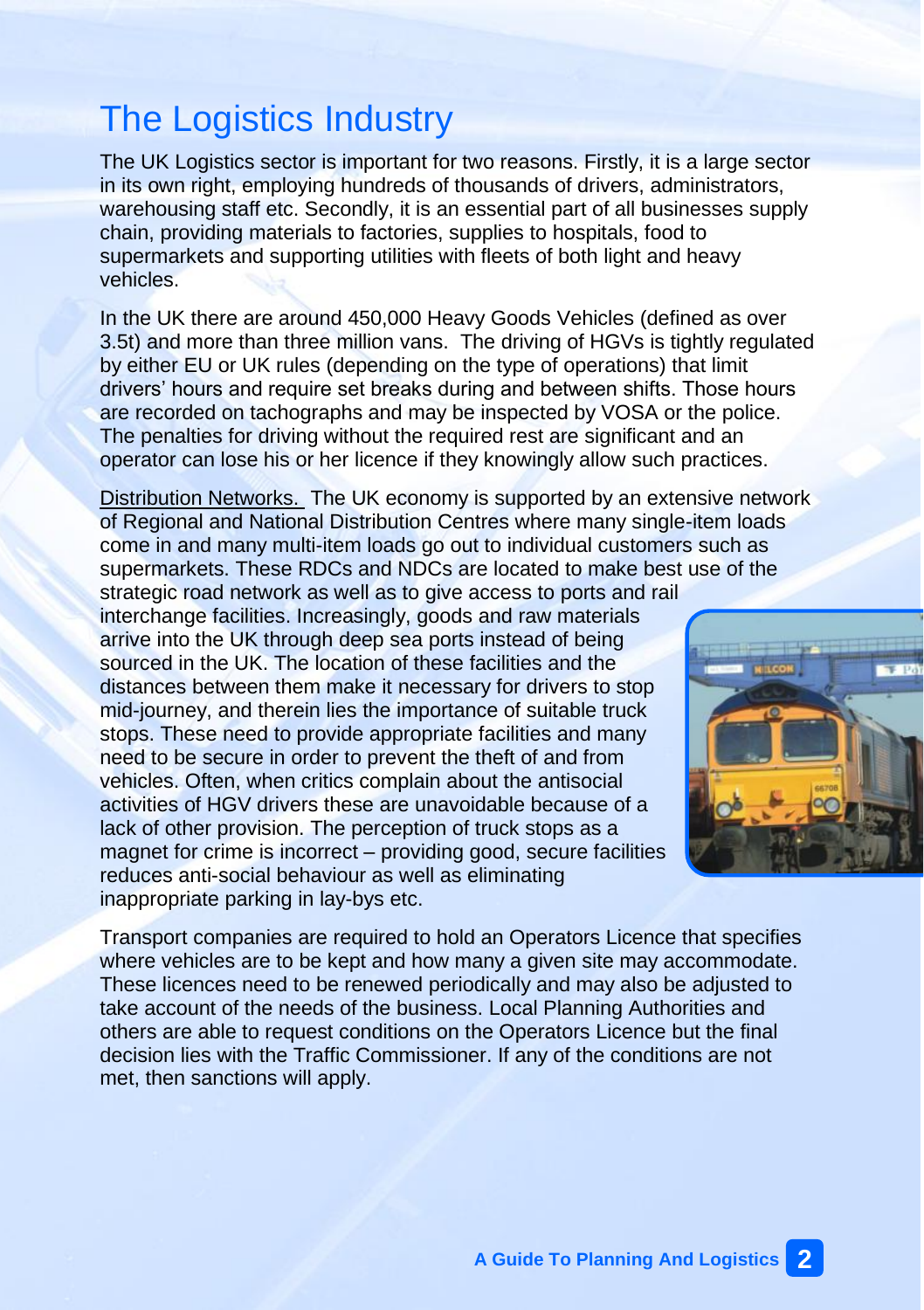# The Planning System

The general planning legal framework. All "development" (including uses of land for logistics activities and the construction of related buildings) requires planning permission, and this permission is normally given by the local planning authority on application being made. There are "permitted development rights" for certain categories of development, but these will not normally apply to Logistics developments. All of these terms have precise legal meanings.

Therefore, whether carrying out building or other operational works, or changing the use of some land, it can be expected that a planning application will be necessary.

Planning applications should be determined in accordance with the development plan and any other material considerations, including government planning policy. The development plan will consist of published Local Plans and Policies for an area, available for inspection on the relevant Council's website. Some policy documents may not yet be fully adopted, but they are still capable of being taken into account. There will be some policies and proposals within the development plan that will affect the way all proposals are viewed. The contents of the National Planning Policy Framework (NPPF) must also be taken into account, along with other material considerations. The determination of planning applications in accordance with all of these issues is the main means by which a Local Authority shapes its area, promotes suitable development and protects the amenities of its residents.

Planning applications are determined by the relevant local planning authority, who should normally aim to deal with them within 8 weeks, though complex and major issues will inevitably take longer.

When a planning application is made it must be accompanied by properly completed forms, plans and certain accompanying information/reports. These are legal requirements which a suitably qualified Agent can advise on. The lack of required information means that the application is invalid and cannot be registered.

Applications must be publicised in a legally prescribed manner, to give interested members of the public and others every opportunity of becoming aware of proposals that affect them, and making relevant comments. Once the "publicity period" is over the planning officers will consider the proposal in depth, taking into account all views expressed and all relevant policies. Additional information may be required, or changes sought, to improve the proposal.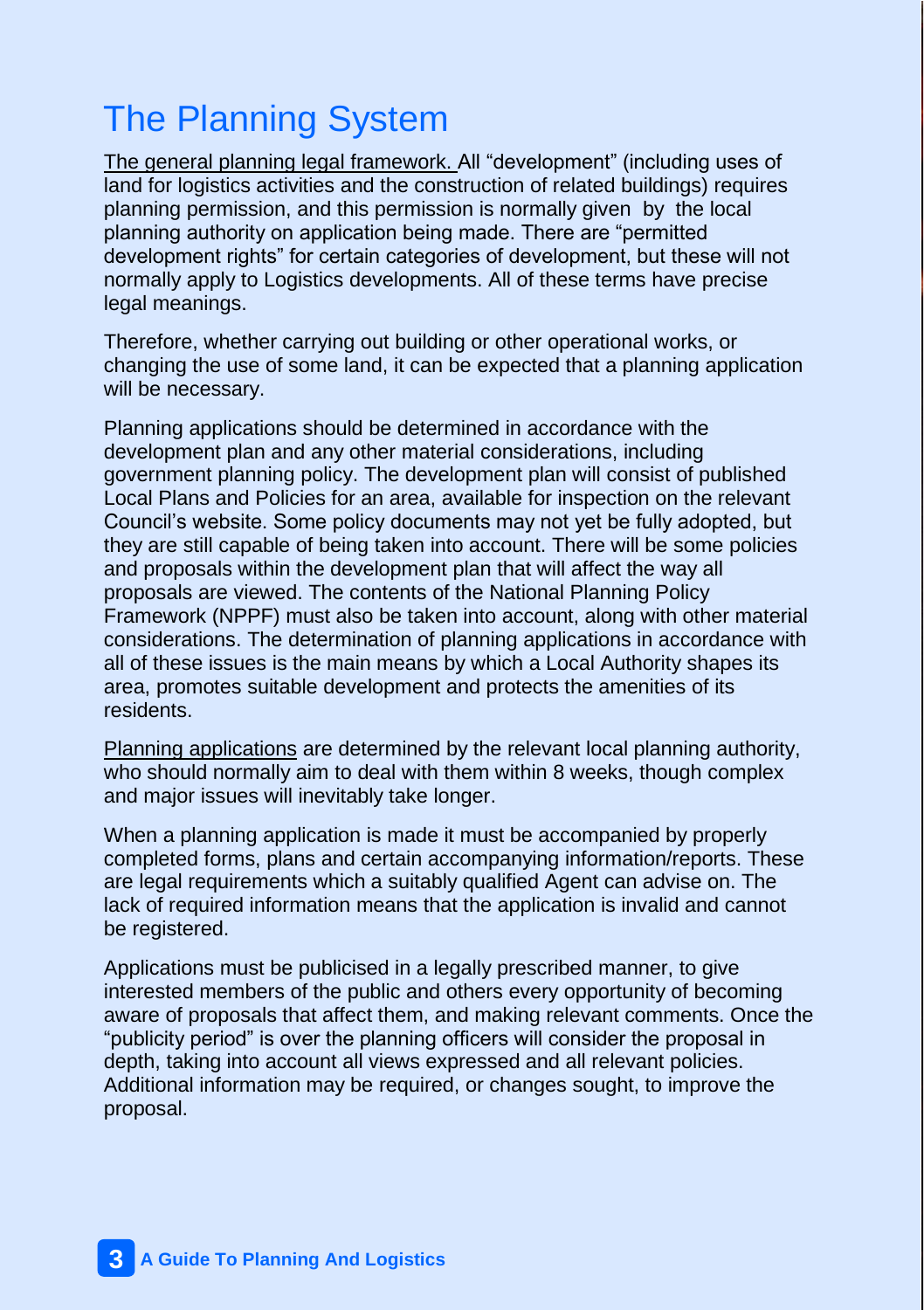The views of third parties, including local residents and Councillors, will be weighed up in the analysis of the application. To be relevant these views must be based on material planning issues, such as amenity and highway safety.

The final decision on an application may be made either by a relevant Committee of the Council, or, in simpler cases, by an Officer of the Council acting within delegated powers.

If the application is to be determined by a Committee, this will be at a formal meeting which will be conducted in a manner established within the authority. At all times the decision-making process will be impartial, and not unduly influenced by applicant or objector.

A written report on all Committee items will be prepared and be available for inspection beforehand. The report will identify all of the relevant issues and weigh up the proposals in relation to adopted policies and comments made. A clear recommendation should be made by the officers within the report (or, if key matters remain outstanding, at the meeting), and planning conditions should be recommended to control the development. Public speaking will almost certainly be allowed at the meeting, and so applicants will have to judge if they think it would be helpful to their cause to participate, and if so, who should do



this. Decisions will be by a vote of Councillors on the Committee. Sometimes decisions will be deferred to a later meeting to enable additional information to be gained, or a Members' site visit to take place.

Once the decision is issued it cannot be changed. If the applicant has received a refusal of permission, there is a right of appeal to the government, and the case will be reviewed by an impartial Inspector. This may be carried out on a written basis (time period, about 19 weeks) or through a Hearing or a more formal Public Inquiry (much longer).

Sometimes there may be scope to address some of the issues identified within the planning refusal notice and submit a second, amended, application in the hope of a more favourable consideration. These issues are best discussed with the relevant planning officer prior to lodging any appeal.

Once planning permission is granted there is currently no right of appeal by third parties against this decision. In rare circumstances, the decision of a Local Planning Authority (or, for that matter, the Secretary of State) can be challenged through the Courts as having been made unlawfully. Typically, this will not be on the planning merits of the case, but on the basis that certain issues and procedures were not properly followed or taken into account. Such challenges have to be made within three months of the decision date, and there are financial liabilities for challengers to take into account.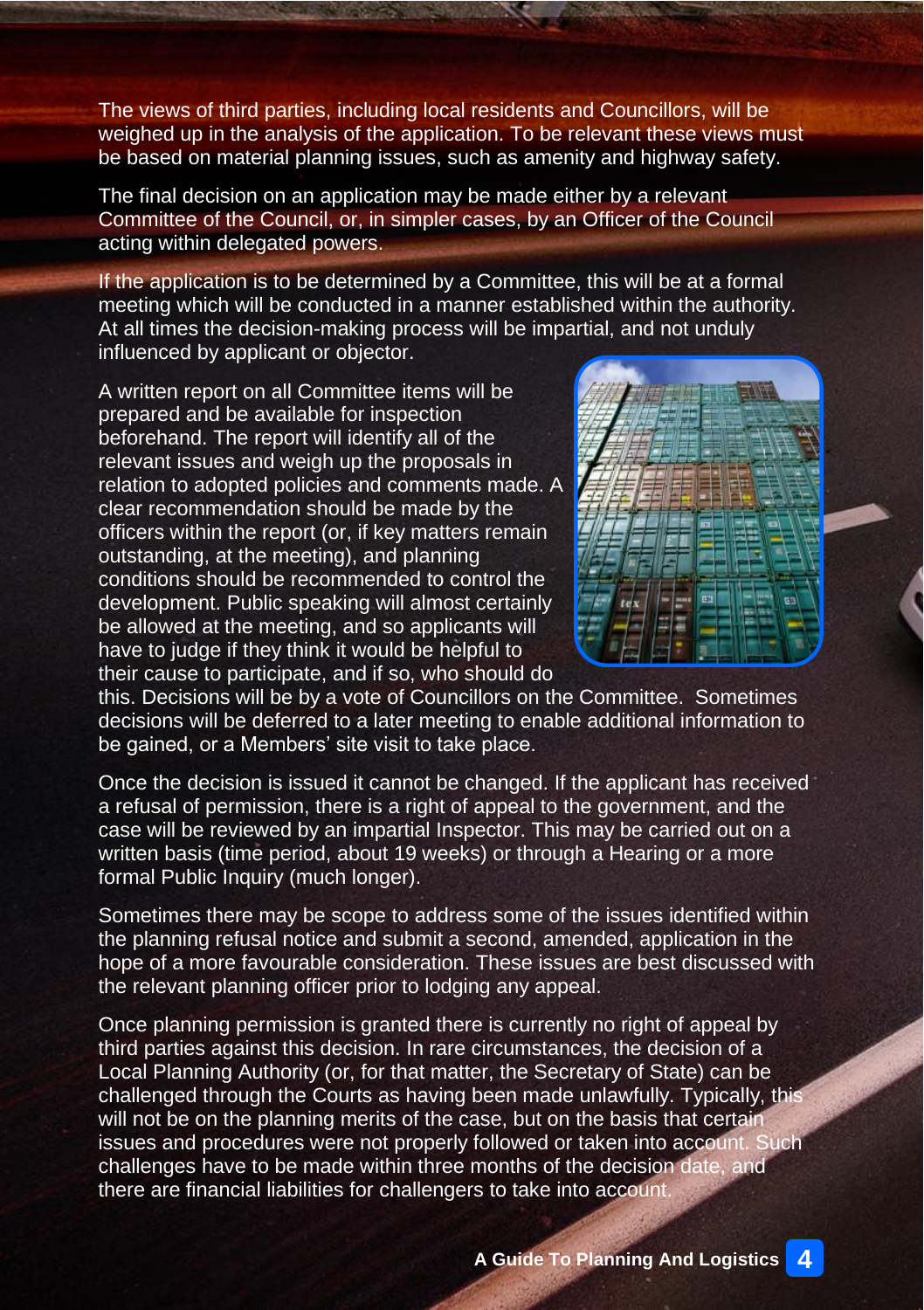It is important to remember that Planning Permissions "run with the land", they are not normally personal to the applicant. They may therefore be implemented by any party, provided this is in accordance with the terms and conditions of the permission granted. Building and site layout works must be carried out in accordance with the terms of the permission granted, and any prescribed on-going limitations on the use of the site must be adhered to unless otherwise first agreed through an appropriate mechanism with the Local Planning Authority.

If development is carried out that is not in accordance with the permission granted, the Local Planning Authority will normally seek voluntary compliance from the developer. However, if this is not forthcoming, a Planning Enforcement Notice can be served requiring compliance. Such Notices can require demolition of unauthorised structures, the discontinuance of any unauthorised land use, and the restoration of the site to its former condition. There is a right of appeal to Enforcement Notices, but failure to comply with a valid Notice constitutes an offence. Prosecutions and significant fines can occur. The local authority also has a range of other specialised enforcement powers, including court injunctions and direct action, that can be called upon in exceptional circumstances, to remedy significant problems.

In cases where enforcement action arises, it is imperative that an open and positive dialogue is maintained between the planning authority and the developer. The planning agent will be a key figure in such cases.

The use of a suitable Planning agent. There are many issues to be taken into account in the making of an application and the handling of associated planning affairs. Planning and advance preparation of the case for development are vital and represents time well spent. It is important to allow sufficient time for the necessary consultations with the Local Planning Authority to be carried out before the application is submitted. They may well advise that specialist studies or consultations are required prior to submission, all of which takes time.

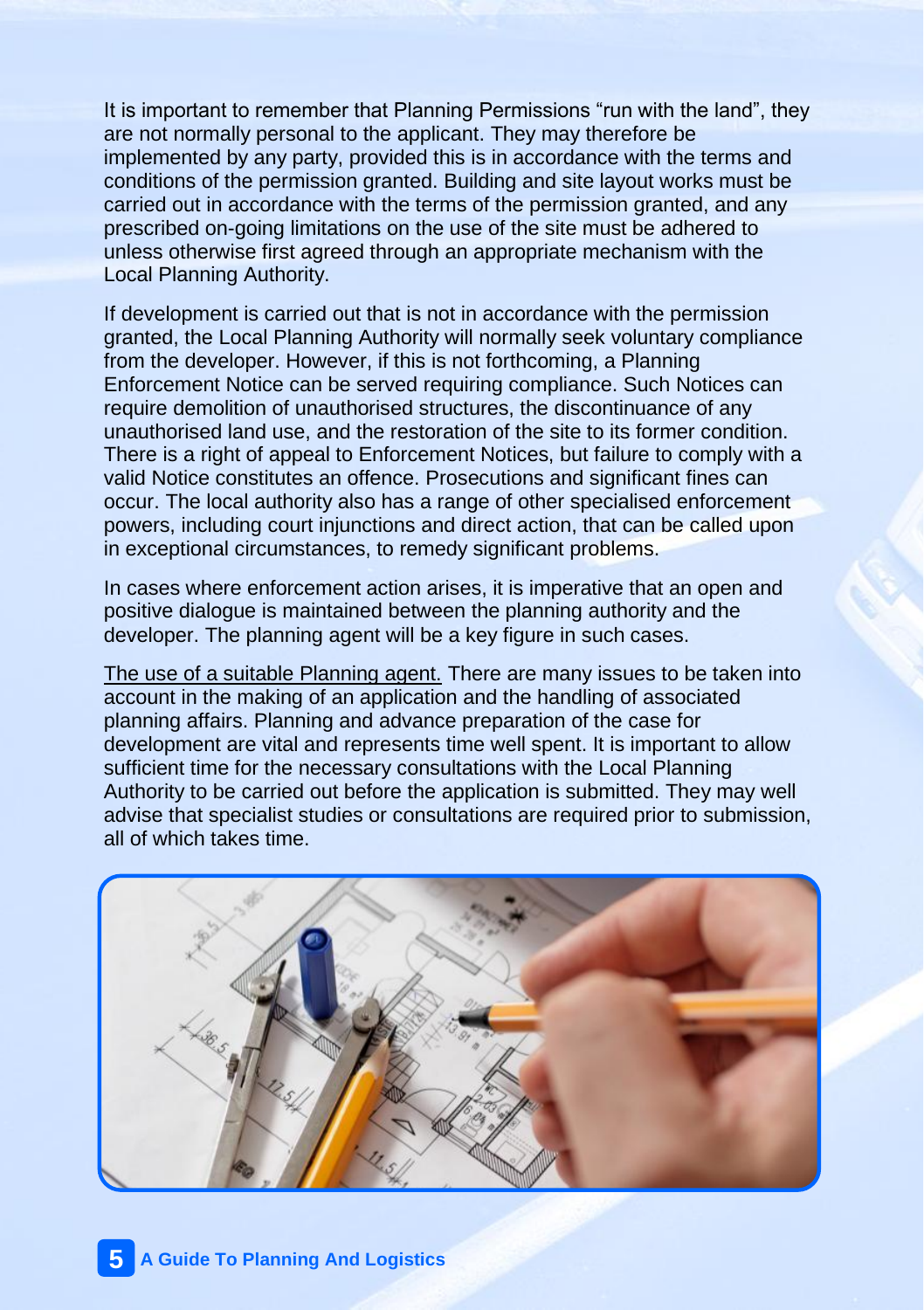Logistics operators are strongly recommended to use suitably qualified expertise to act as agent in this process. Large companies may have their own in-house chartered planner, and others will be able to identify a suitable candidate, either by asking around within the industry, or by reference to say the Royal Town Planning Institute ("RTPI"), who maintain lists of known planning consultants, but are unable to make specific recommendations. Companies are advised to find an individual (who may be self–employed or employed within a larger consultancy) who is experienced in dealing with haulage industry issues, and is a chartered member of the RTPI.

Contacting the Planning Authority. If you are contemplating opening up a new Depot, or altering an existing one to any significant degree, you will need Planning Permission. There may be planning conditions applying to your site, inherited from the original permission for the site, and if you wish to amend these, formal approval may well be required. In all cases the first step would be to discuss this with your agent. He/ She will probably advise making contact with the Planning Authority, and this may be made either in writing, or through an appointment. Different authorities have different procedures, but most would rather have preliminary discussions with you than be faced with an application with little background.

In some cases and with some authorities, provision of pre-application advice by the Council is chargeable, at pre-determined rates.

## The Traffic Commissioners

Goods vehicle operator licensing is a system of licensing aimed at ensuring the safe and proper use of goods vehicles and the protection of the environment around operating centres (i.e. the place where an operator normally keeps their vehicles when they are not being used).

Most users of commercial vehicles that weigh over 3.5 tonnes (i.e. the maximum permitted total weight when loaded) require a licence. The holder of a licence is the 'operator'. A licence will authorise an operator to use up to a maximum total number of motor vehicles and trailers, and to use a specific operating centre or centres.

An operator must hold a licence in each Traffic Area where they have an operating centre or centres. Licences can authorise the use of more than one operating centre. Licence applications are made to traffic commissioners. Each traffic commissioner is a separate public body and, whilst appointed by the Secretary of State, each is independent of any Government department regardless of whether they are exercising judicial functions or not. Each traffic commissioner is designated as an individual tribunal for the purposes of Schedule 7 of the Tribunals, Courts and Enforcement Act 2007.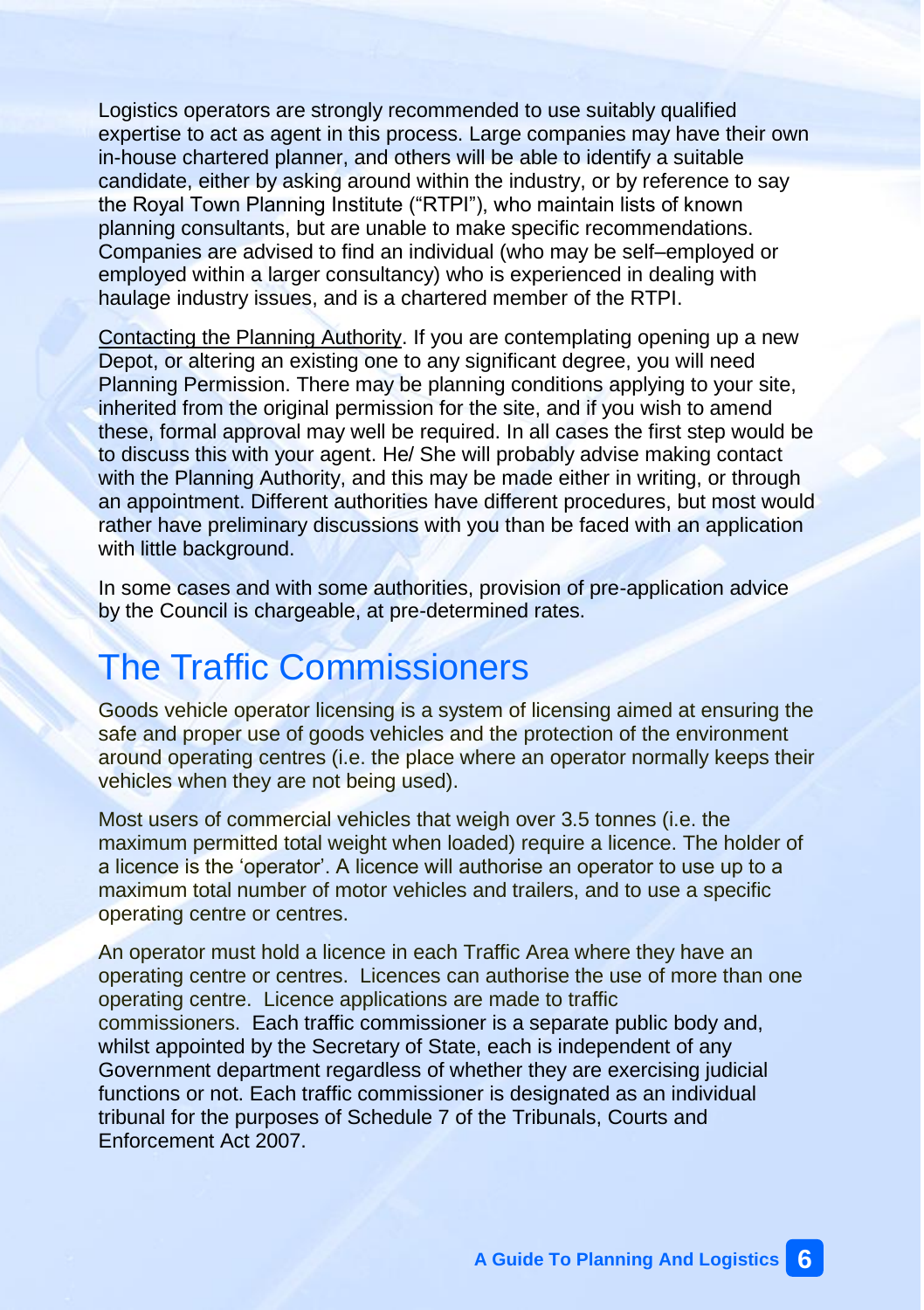There are eight traffic areas and seven traffic commissioners. The suitability of a proposed operating centre is just one of a number of matters which a traffic commissioner must consider before granting an application. Other matters include an applicant's fitness to hold a licence; the financial resources available for, and arrangements in place, to maintain their vehicles; and, where appropriate, professional competence. Once a licence has been issued an operator can apply to amend (vary) it.

Owners and occupiers of land or buildings near an operating centre who feel that the use or enjoyment of their own land would be adversely affected by the proposed operating centre have a right to make their views known to a traffic commissioner. They are called representors; representations can be made only on environmental grounds. Objections can be made by statutory objectors such as local authorities, planning authorities, the police, and certain trade associations and trade unions. They may object to the grant of an application on the grounds of repute or fitness to hold a licence, finance and the professional competence of the operator as well as on the environmental and general suitability of an operating centre.

The following organisations have a statutory right to object to an application for a goods vehicle operator's licence or an application to vary a licence once issued:

a Chief Officer of Police; a Local Authority (but not a Parish Council); a Planning Authority; the British Association of Removers; the Freight Transport Association: the General and Municipal Workers Union; (Now known as GMB) the National Union of Rail, Maritime and Transport Workers; the Road Haulage Association; the Transport and General Workers Union; (Now known as Unite) the Union of Shop, Distributive and Allied Workers; the United Road Transport Union.

Objections can be made on environmental or non-environmental grounds or both. Environmental objections may be made on the basis of use of land as an operating centre and which can be considered relevant to an objection may include: noise; fumes; pollution; vibration; visual intrusion.

Non-environmental objections may be made on one or more of the following grounds: the suitability of the applicant to hold an operator's licence on the grounds that they cannot meet the requirements to be: of good repute (for standard licences only); or fit to hold a licence (for restricted licences only); or of appropriate financial standing (for standard licences only); or professionally competent (for standard licences only), OR the suitability of the operating centre in relation to: size for the number of vehicles and trailers proposed to be parked there; the safety of the entrance and exit arrangements from the site onto the public highway; or parking facilities in or around the site.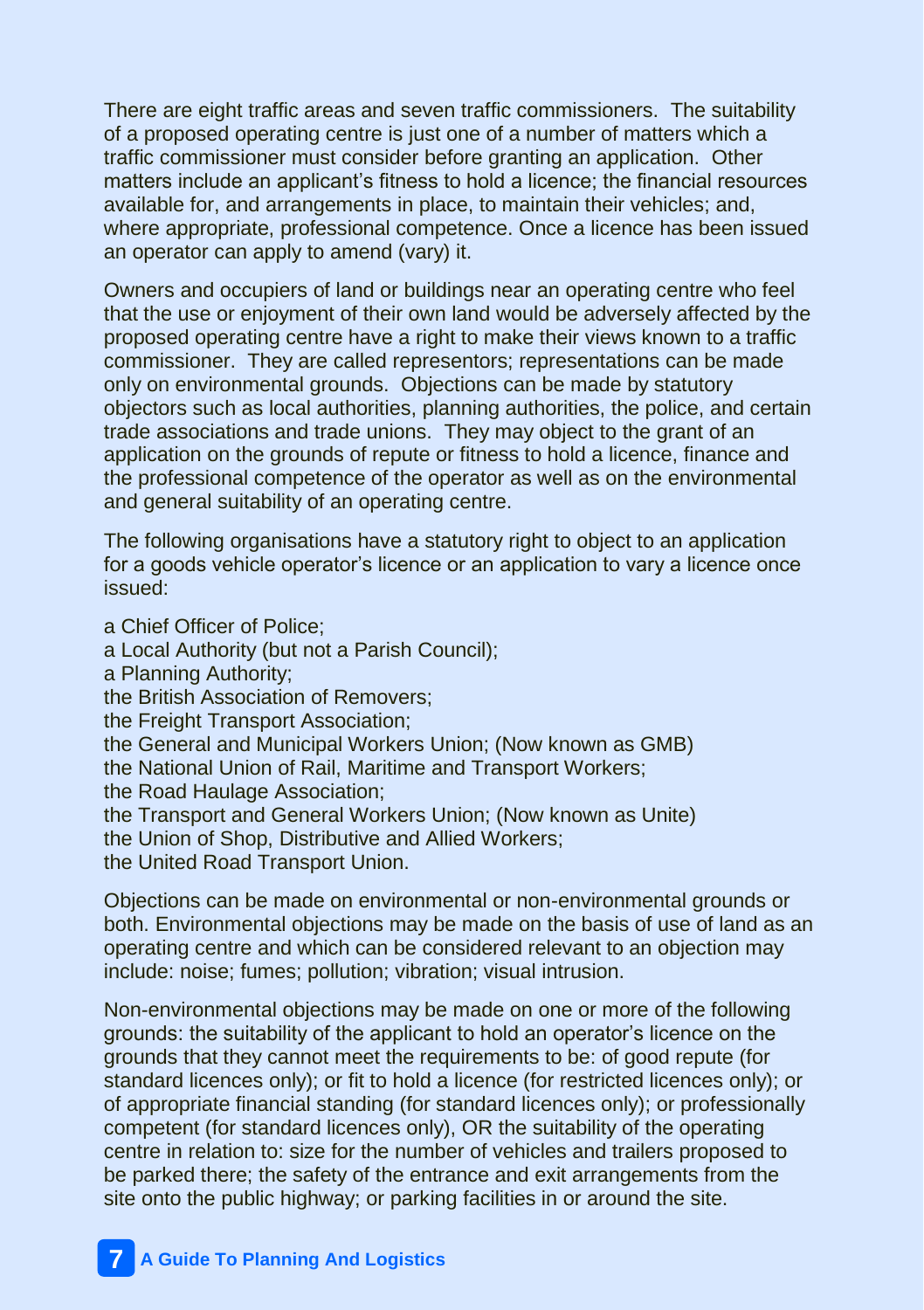The test for traffic commissioners is one of availability as opposed to whether planning permission has been granted. Appeal case law indicates that traffic commissioners should be reluctant to investigate or resolve outstanding questions of property law. If the operator can show that they are the owner or tenant of the land in question there is no obligation on the traffic commissioner to study the title deeds to ensure, for example that they do not contain a covenant which would prevent the land being used as an operating centre. If it becomes clear to a traffic commissioner that proceedings have been commenced, which will decide whether or not the land can lawfully be used as an operating centre, then the traffic commissioner will consider very carefully whether or not it is appropriate to wait until those proceedings had been resolved.



Vaxas **DYM TAG ID**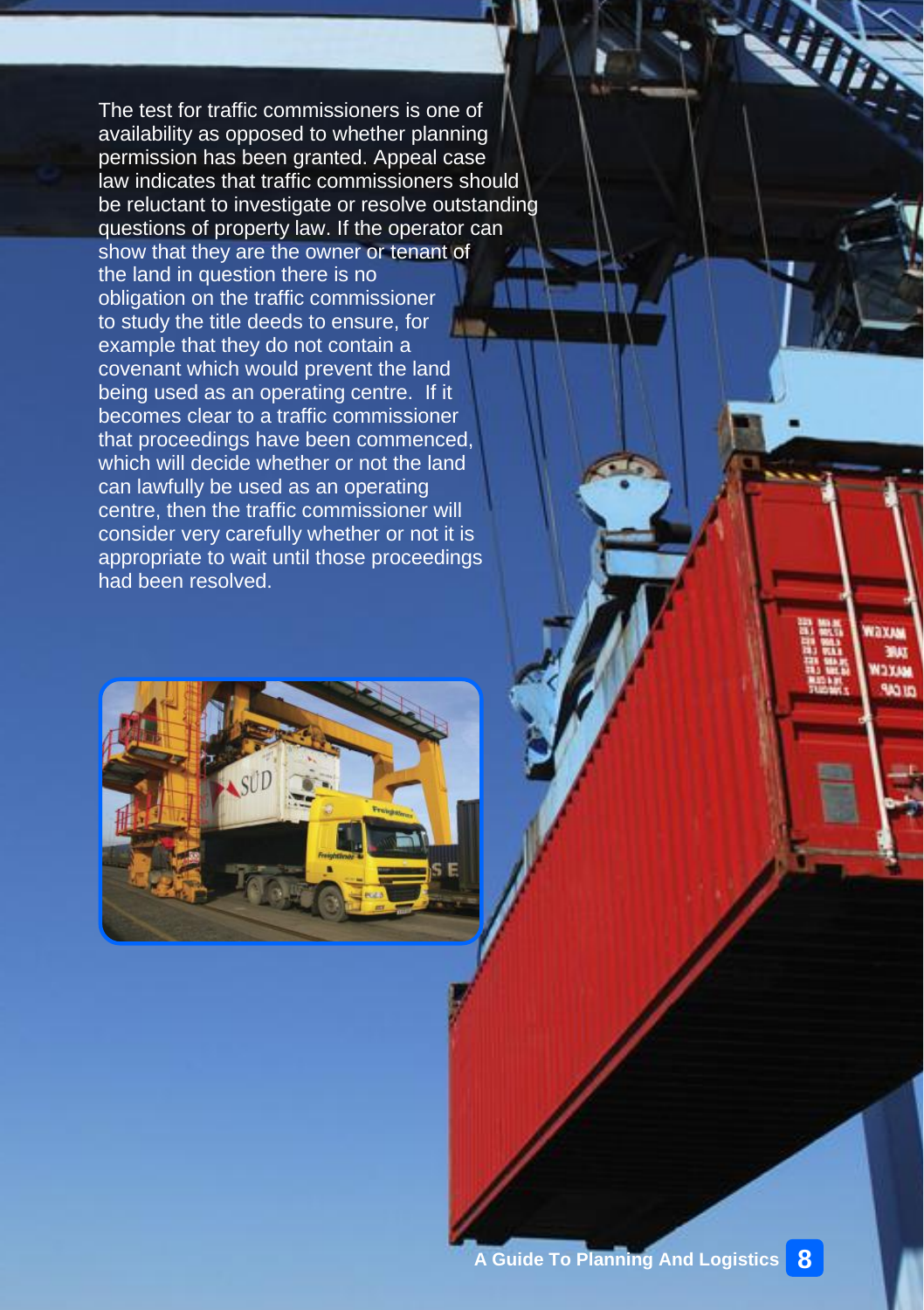### Key Messages for Logistics Operators about Planning.

- Find yourself a suitably qualified and experienced Agent, to handle your discussions and negotiations with the local planners, particularly if your proposals are major, complex or likely to be controversial.
- Discuss proposals informally with the relevant planning officer before making a planning application
- Be guided by your Agent and the Planning Officer as to the amount and type of back-up material that is required to support your application. Be prepared to present and explain your case at any time through the process.
- Allow sufficient time for pre-application discussions with the Planning Authority, and for follow up work that may be identified as desirable or necessary.
- Planning is a relatively open and public system where key decisions are taken by the Planning Committee. Committee members and planning officers will need to respond to residents' relevant concerns and to their own policies, so take them seriously and consider how your scheme can be shaped to minimise conflict. Consider too, what restrictive conditions you can live with, and have a dialogue on this with the planning officer before the Committee meeting.
- Be prepared to explain your position regarding the Operator's Licence to the planning authority and any other interested party - the overlapping concerns and different procedures are often a source of confusion.
- If you are not successful with your application you will wish to consider your rights of appeal, but the first step should be a discussion with the planning officer. Weigh up carefully with your advisor the chances of success before embarking on what can be a costly and time-consuming process.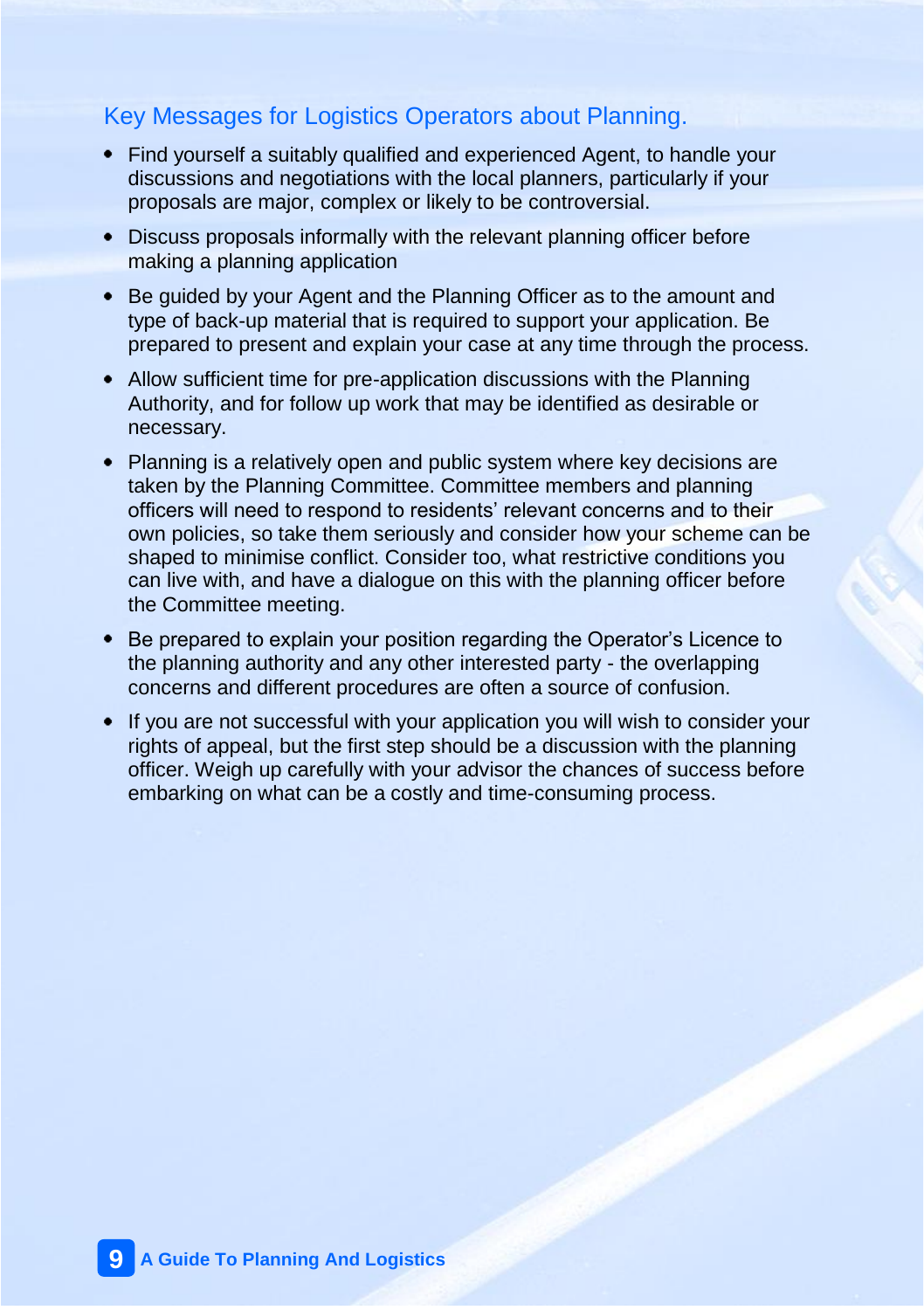### Key Messages for Local Planners about Logistics.

- Understand the role of the Traffic Commissioners. Note that their ambit does not include the routing of vehicles outside the site, apart from very immediate highway safety concerns arising from its precise location. The Licensing system offers Local Planning Authorities opportunities to have an input into Commissioners' decisions and you may wish to take them. Delegated authority may be necessary.
- The Logistics Industry is essential to the national economy and in many areas is a significant employer. These are issues that should weigh positively in the applicant's favour. Be ready to take into account the wider industry needs for support facilities as well.
- Remember that competitive advantage, financial viability and tight financial margins can be very sensitive, and these can be easily impacted upon by some planning requirements.
- The industry is continually changing and most logistics applicants would of course prefer to have no operating restrictions applied to their site, since even if they can be accommodated readily today, circumstances may change in the future. However, if you are satisfied that certain restrictions are necessary and justifiable, try to discuss possible conditions with the agent before the Committee meeting.
- Considerations around economic benefits and job opportunities may be complex. Direct new jobs created by logistics developments, particularly in the local area, may not always appear significant, but the safeguarding of jobs locally or elsewhere may be more important in some cases.